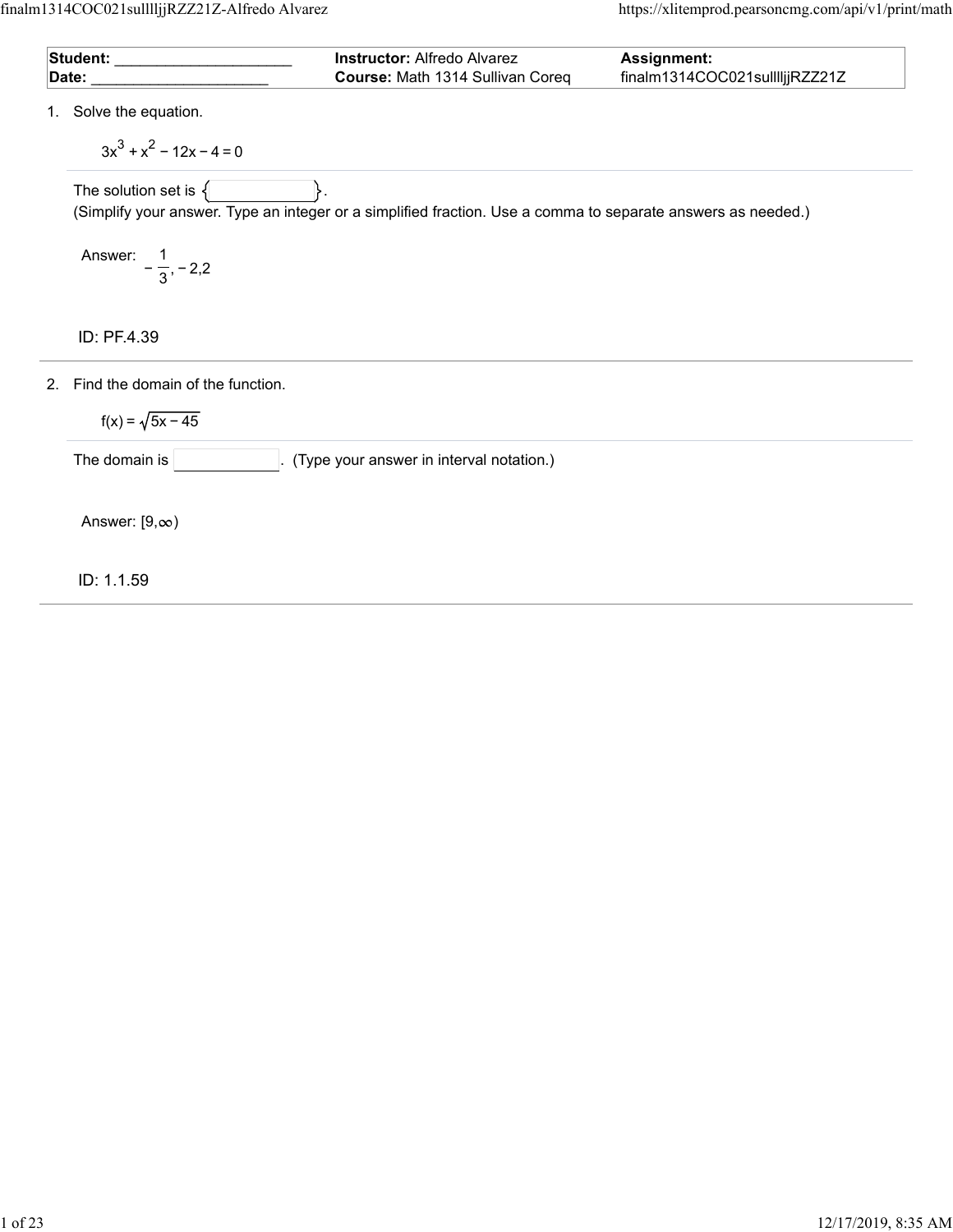3. For the given functions f and g, complete parts (a)-(h). For parts (a)-(d), also find the domain.

 $f(x) = 3x + 1$ ;  $g(x) = 5x - 4$ 

(a) Find  $(f+g)(x)$ .

 $(f + g)(x) =$  (Simplify your answer.)

What is the domain of  $f$  +  $g$ ? Select the correct choice below and, if necessary, fill in the answer box to complete your choice.

 $\bigcirc$  **A.** The domain is  $\{x\}$ (Use integers or fractions for any numbers in the expression. Use a comma to separate answers as needed.)

 $\bigcirc$  **B.** The domain is  $\{x \mid x \text{ is any real number}\}.$ 

(b) Find  $(f - g)(x)$ .

 $(f - g)(x) =$  (Simplify your answer.)

What is the domain of f − g? Select the correct choice below and, if necessary, fill in the answer box to complete your choice.

 $\overline{A}$ . The domain is  $\{x\}$ (Use integers or fractions for any numbers in the expression. Use a comma to separate answers as needed.)

**B.** The domain is  $\{x \mid x \text{ is any real number}\}.$ 

(c) Find  $(f \cdot g)(x)$ .

 $(f \cdot g)(x) =$  (Simplify your answer.)

What is the domain of  $f \cdot g$ ? Select the correct choice below and, if necessary, fill in the answer box to complete your choice.

 $\bigcirc$  **A.** The domain is  $\{x\}$ (Use integers or fractions for any numbers in the expression. Use a comma to separate answers as needed.)

**B.** The domain is  $\{x \mid x \text{ is any real number}\}.$ 

(d) Find 
$$
\left(\frac{f}{g}\right)
$$
 (x).

$$
\left(\frac{f}{g}\right)(x) = \boxed{\qquad \qquad }
$$
 (Simplify your answer.)

What is the domain of  $-$ ? Select the correct choice below and, if necessary, fill in the answer box to complete your choice. f g

- $\bigcirc$  **A.** The domain is  $\{x\}$ (Use integers or fractions for any numbers in the expression. Use a comma to separate answers as needed.)
- **B.** The domain is  $\{x | x \}$  is any real number  $\}$ .

(e) Find  $(f + g)(2)$ .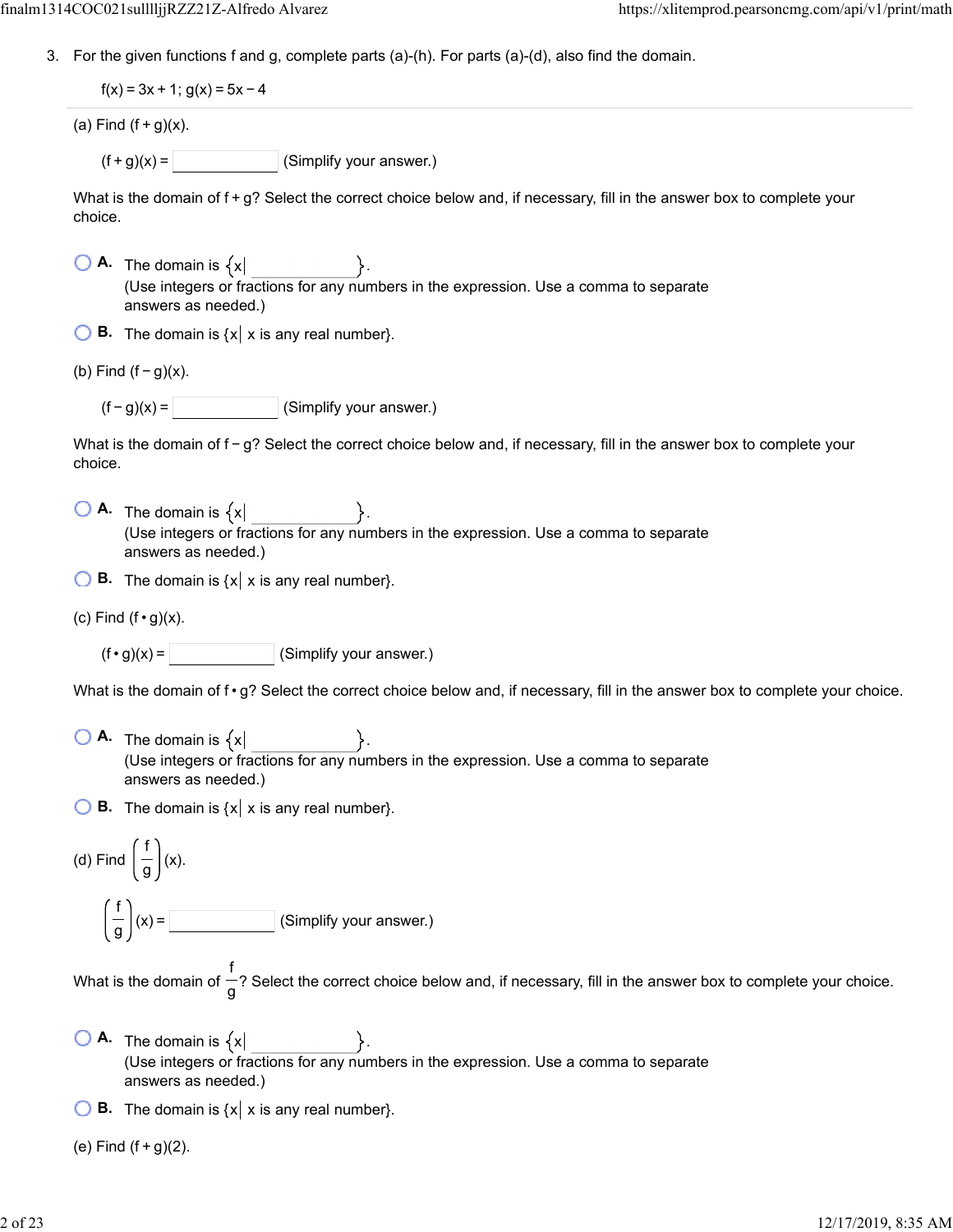

### Answers 8x − 3

- B. The domain is  $\{x \mid x \text{ is any real number}\}.$
- $-2x + 5$

B. The domain is  $\{x \mid x \text{ is any real number}\}.$ 

$$
15x^2 - 7x - 4
$$

B. The domain is  $\{x \mid x \text{ is any real number}\}.$ 

- 3x + 1
- 5x − 4

A. The domain is  $\{x\}$ **4 5**

(Use integers or fractions for any numbers in the expression. Use a comma to separate answers as needed.)

13

− 3

110

4

# ID: 1.1.67

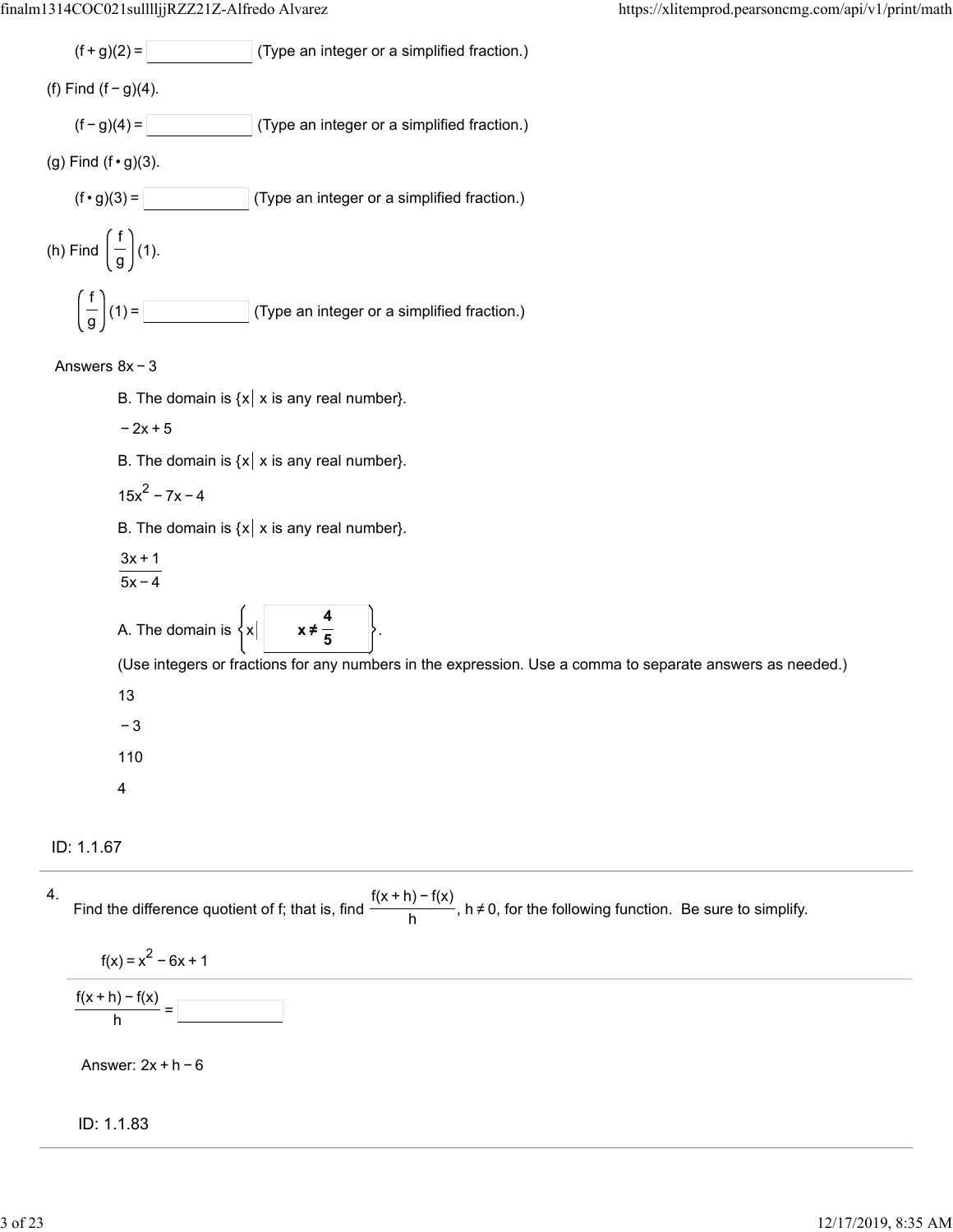- 5.
- Determine whether the graph is that of a function by using the vertical-line test. If it is, use the graph to find
- (a) its domain and range.
- (b) the intercepts, if any.
- (c) any symmetry with respect to the x-axis, y-axis, or the origin.



Is the graph that of a function?

- Yes
- No

If the graph is that of a function, what are the domain and range of the function? Select the correct choice below and fill in any answer boxes within your choice.

- **A.** The domain is . The range is (Type your answers in interval notation.)
- **B.** The graph is not a function.

What are the intercepts? Select the correct choice below and fill in any answer boxes within your choice.

# **A.**

(Type an ordered pair. Use a comma to separate answers as needed.)

- **B.** There are no intercepts.
- **C.** The graph is not a function.

Determine if the graph is symmetrical.

- **A.** It is symmetrical with respect to the origin.
- **B.** It is symmetrical with respect to the x-axis.
- ◯ **C.** It is symmetrical with respect to the y-axis.
- **D.** The graph is not symmetrical.
- **E.** The graph is not a function.

# Answers Yes

|  |  | A. The domain is $ (-\infty,\infty) $ . The range is $ (-\infty,6) $ . (Type your answers in interval notation.) |
|--|--|------------------------------------------------------------------------------------------------------------------|
|  |  |                                                                                                                  |

A. **(9,0),( − 9,0),(0,6)** (Type an ordered pair. Use a comma to separate answers as needed.)

C. It is symmetrical with respect to the y-axis.

ID: 1.2.21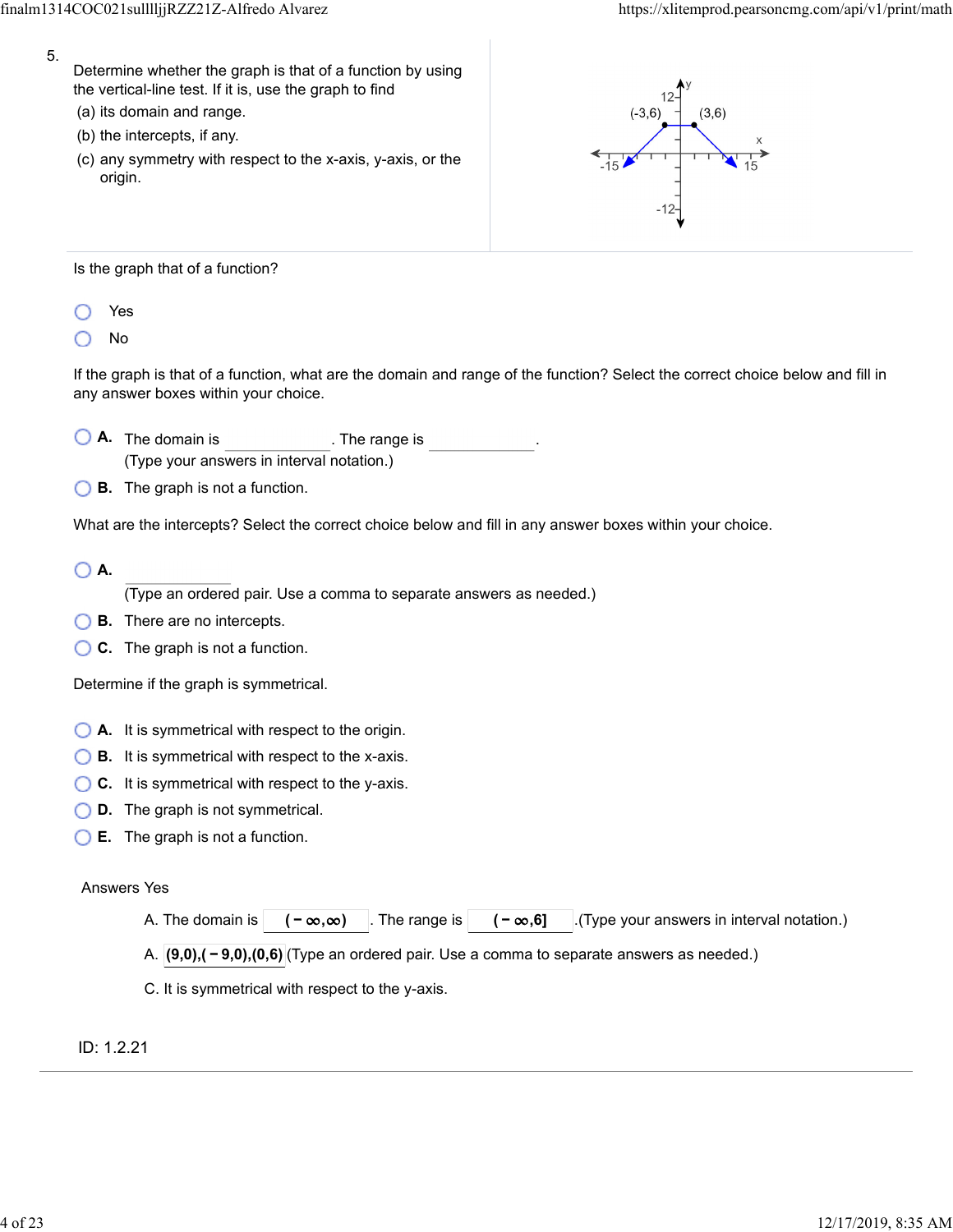- 6. Using the given graph of the function f, find the following.
	- (a) the intercepts, if any
	- (b) its domain and range
	- (c) the intervals on which it is increasing, decreasing, or constant
	- (d) whether it is even, odd, or neither



(a) What are the intercepts?

(Simplify your answer. Type an ordered pair. Use a comma to separate answers as needed.)

(b) The domain is  $\vert$ 

(Type your answer in interval notation.)

The range is (Type your answer in interval notation.)

(c) On which interval(s) is the graph increasing? Select the correct choice below and fill in any answer boxes within your choice.

**A.** The graph is increasing on .

(Type your answer in interval notation. Use a comma to separate answers as needed.)

**B.** The graph is not increasing on any interval.

On which interval(s) is the graph decreasing? Select the correct choice below and fill in any answer boxes within your choice.

- **A.** The graph is decreasing on . (Type your answer in interval notation. Use a comma to separate answers as needed.)
- **B.** The graph is not decreasing on any interval.

On which interval(s) is the graph constant? Select the correct choice below and fill in any answer boxes within your choice.

- **A.** The graph is constant on . (Type your answer in interval notation. Use a comma to separate answers as needed.)
- **B.** The graph is not constant on any interval.
- (d) The function is (1)
- (1)  $\bigcirc$  neither odd nor even.
	- even.

 $\bigcirc$  odd.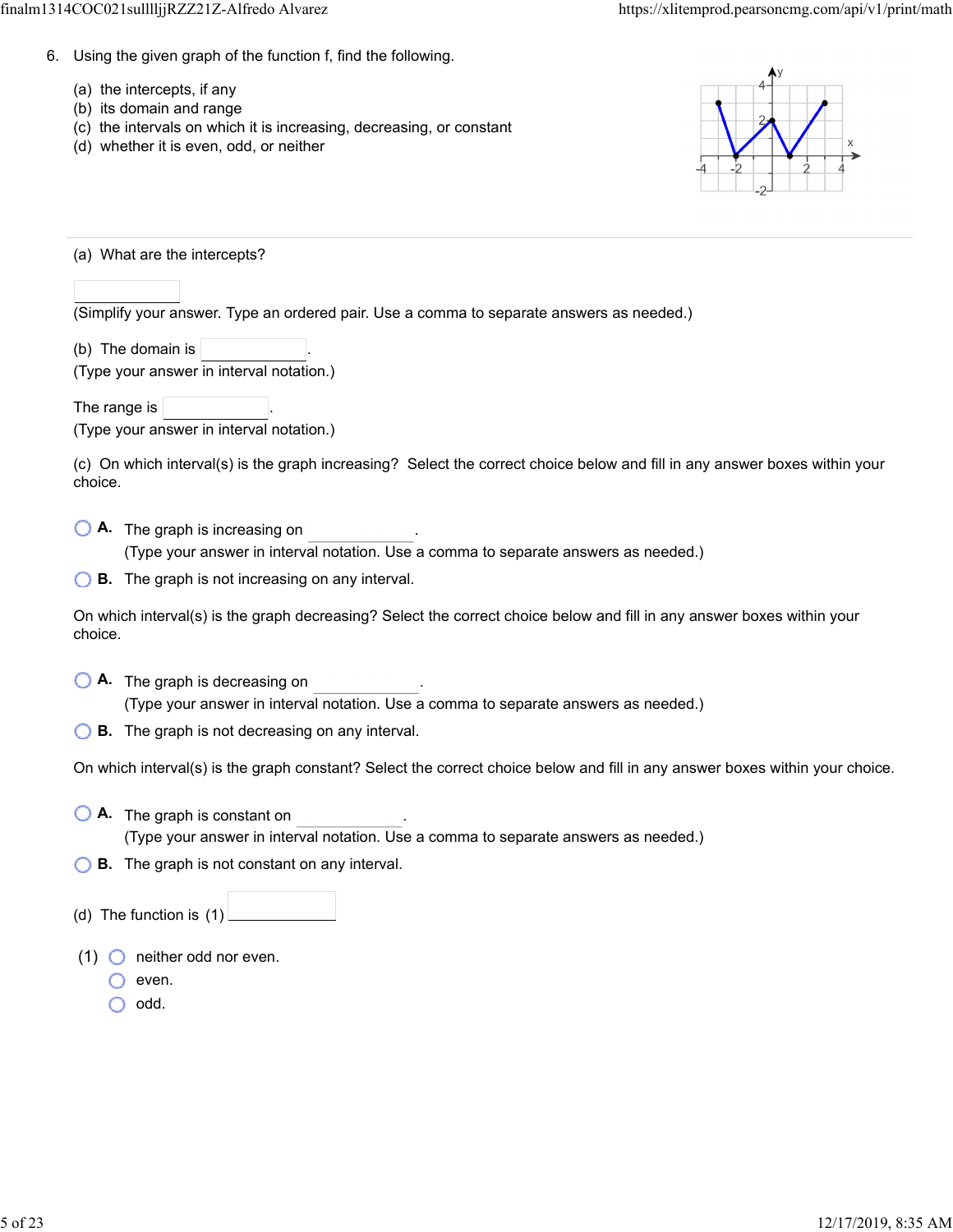Answers ( − 2,0),(1,0),(0,2)

[ − 3,3]

[0,3]

A. The graph is increasing on  $\boxed{[-2,0],[1,3]}$ 

(Type your answer in interval notation. Use a comma to separate answers as needed.)

A. The graph is decreasing on  $\overline{[-3,-2],[0,1]}$ .

(Type your answer in interval notation. Use a comma to separate answers as needed.)

B. The graph is not constant on any interval.

(1) neither odd nor even.

ID: 1.3.25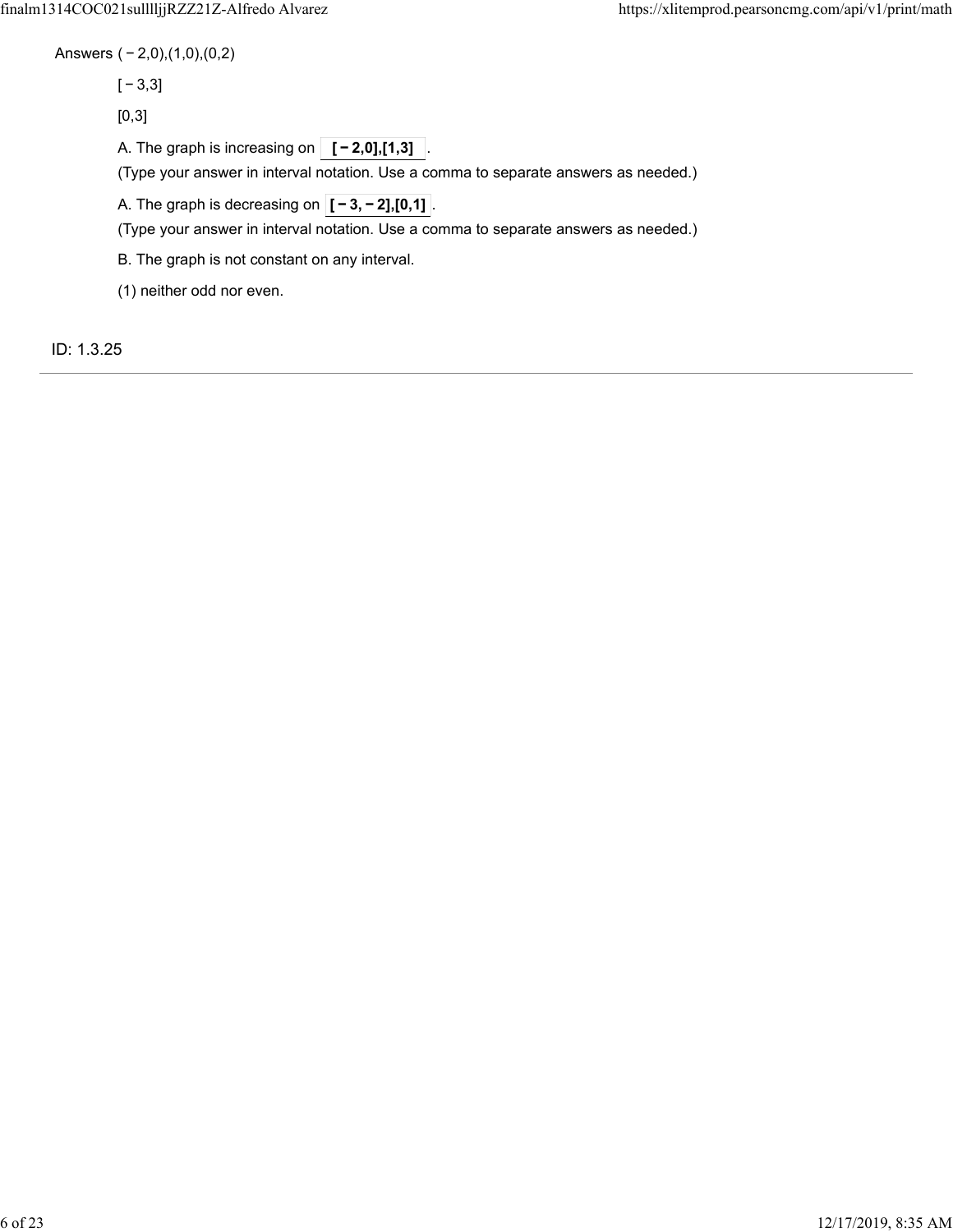7. The function f is defined as follows.

$$
f(x) = \begin{cases} 3 + 3x & \text{if } x < 0 \\ x^2 & \text{if } x \ge 0 \end{cases}
$$

(a) Find the domain of the function.

(b) Locate any intercepts.

(c) Graph the function.

(d) Based on the graph, find the range.

(a) The domain of the function f is

(Type your answer in interval notation.)

(b) Locate any intercepts. Select the correct choice below and, if necessary, fill in the answer box to complete your choice.

- **A.** The intercept(s) is/are . (Type an ordered pair. Use a comma to separate answers as needed.)
- **B.** There are no intercepts.
- (c) Choose the correct graph of f(x) below.



A. The intercept(s) is/are . **( − 1,0),(0,0)**

(Type an ordered pair. Use a comma to separate answers as needed.)



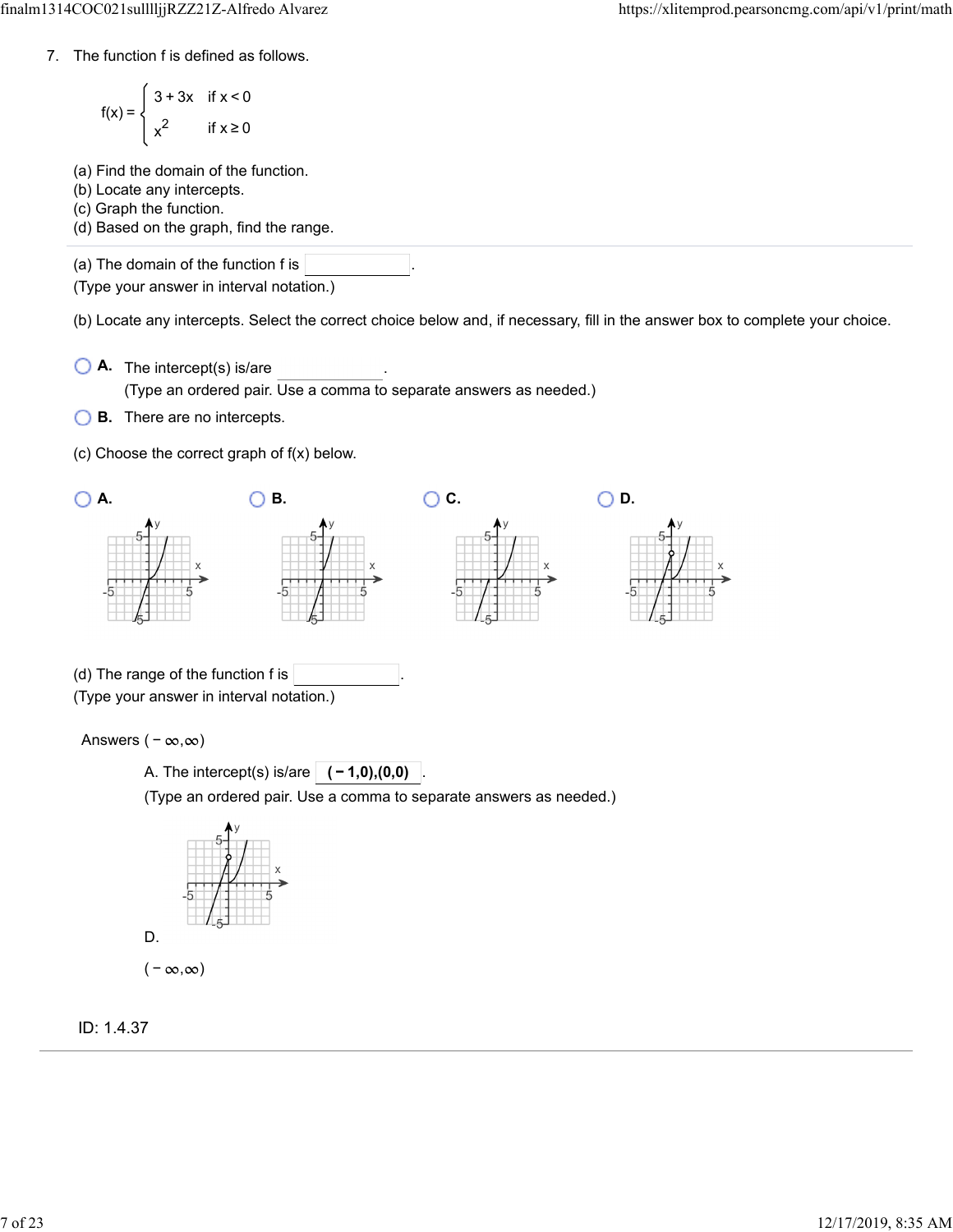8. The graph of a function f is illustrated to the right. Use the graph of f as the first step toward graphing each of the following functions.

(a) 
$$
F(x) = f(x) + 4
$$
  
\n(b)  $G(x) = f(x + 5)$   
\n(c)  $P(x) = -f(x)$   
\n(d)  $H(x) = f(x + 2) - 1$   
\n(e)  $Q(x) = \frac{1}{2}f(x)$   
\n(f)  $g(x) = f(-x)$ 



(g)  $h(x) = f(2x)$ 

(a) Choose the correct graph of  $F(x) = f(x) + 4$  below.



(b) Choose the correct graph of  $G(x) = f(x + 5)$  below.



(c) Choose the correct graph of  $P(x) = -f(x)$  below.



(d) Choose the correct graph of  $H(x) = f(x + 2) - 1$  below.









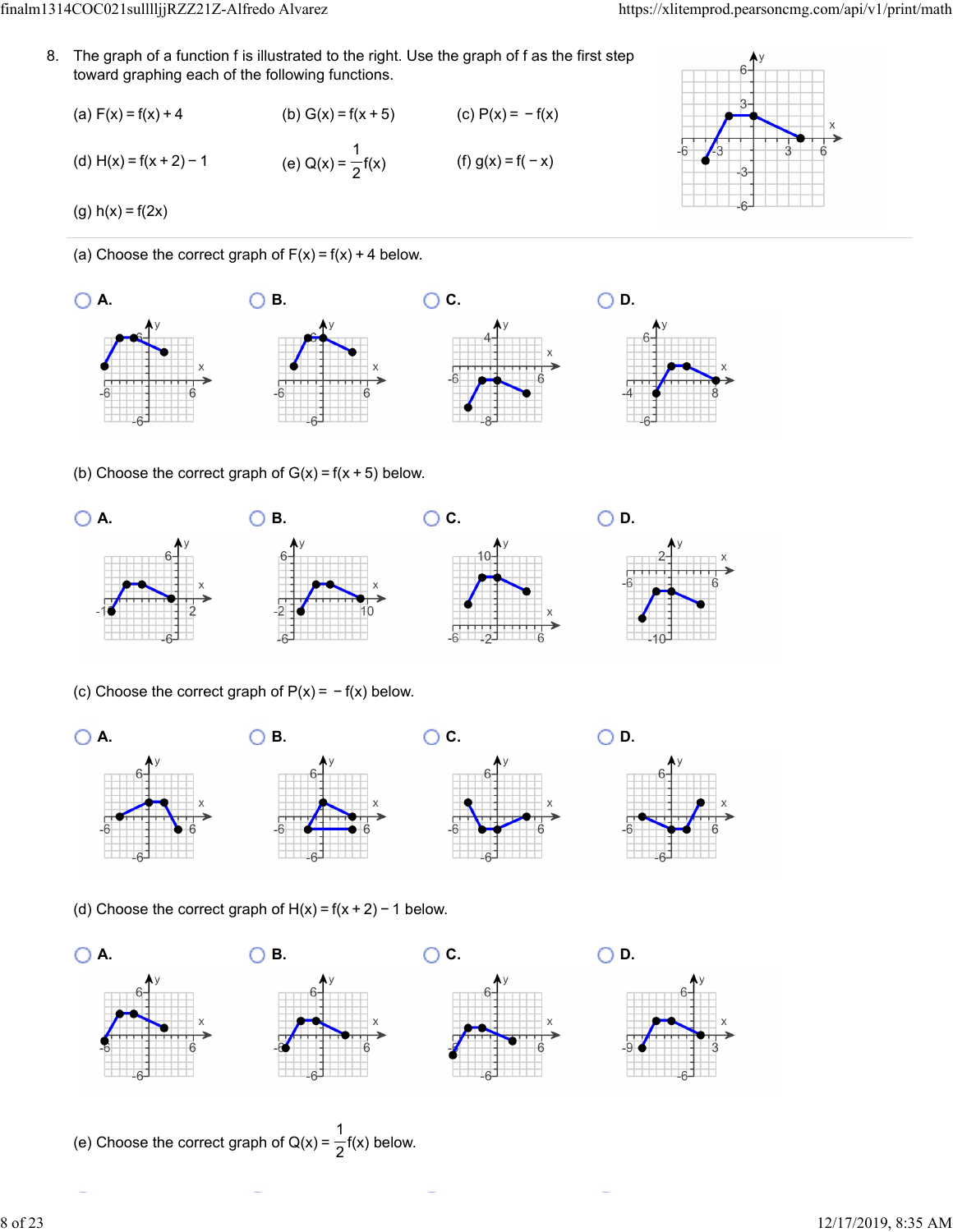

(f) Choose the correct graph of  $g(x) = f(-x)$  below.



(g) Choose the correct graph of  $h(x) = f(2x)$  below.

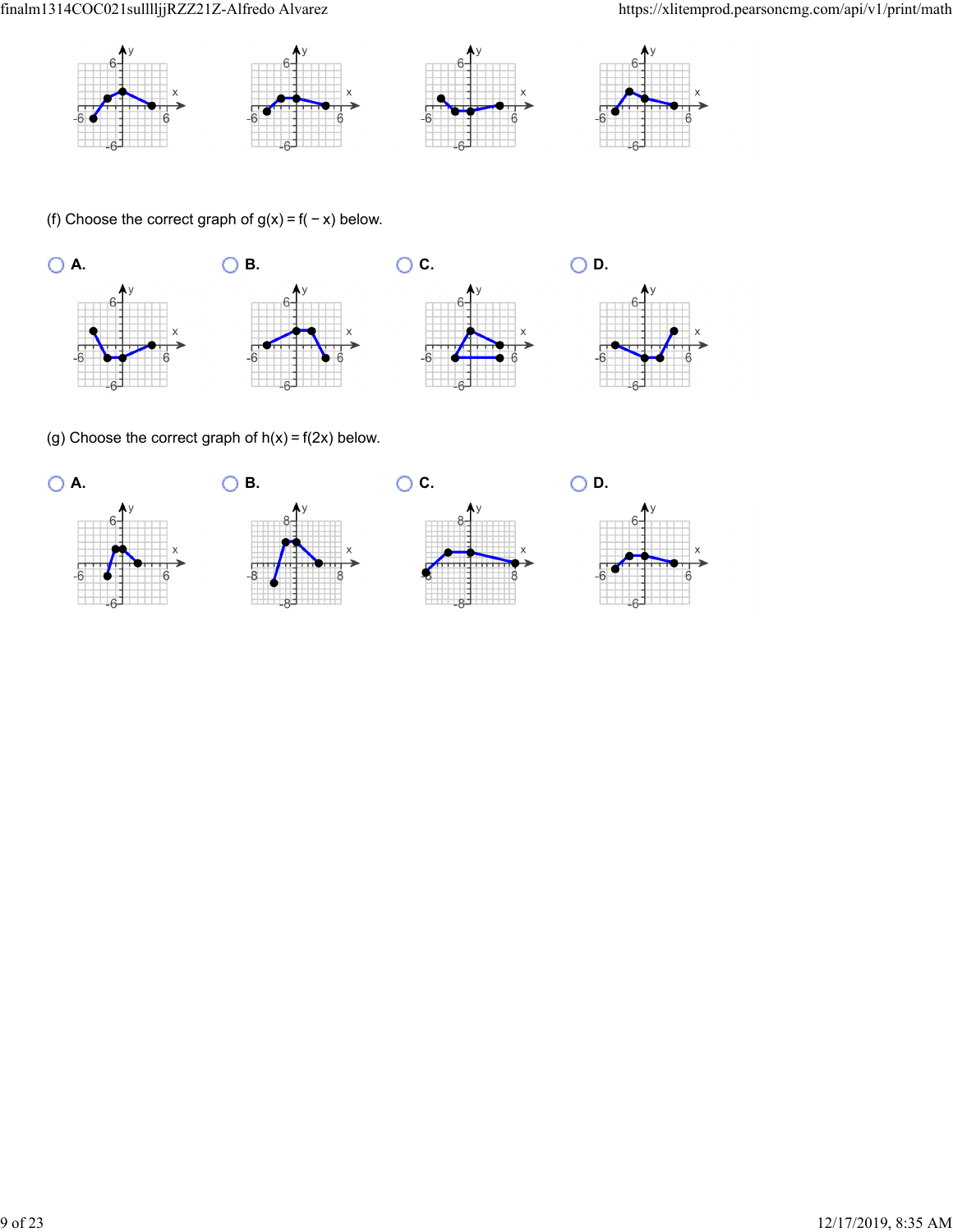

ID: 1.5.63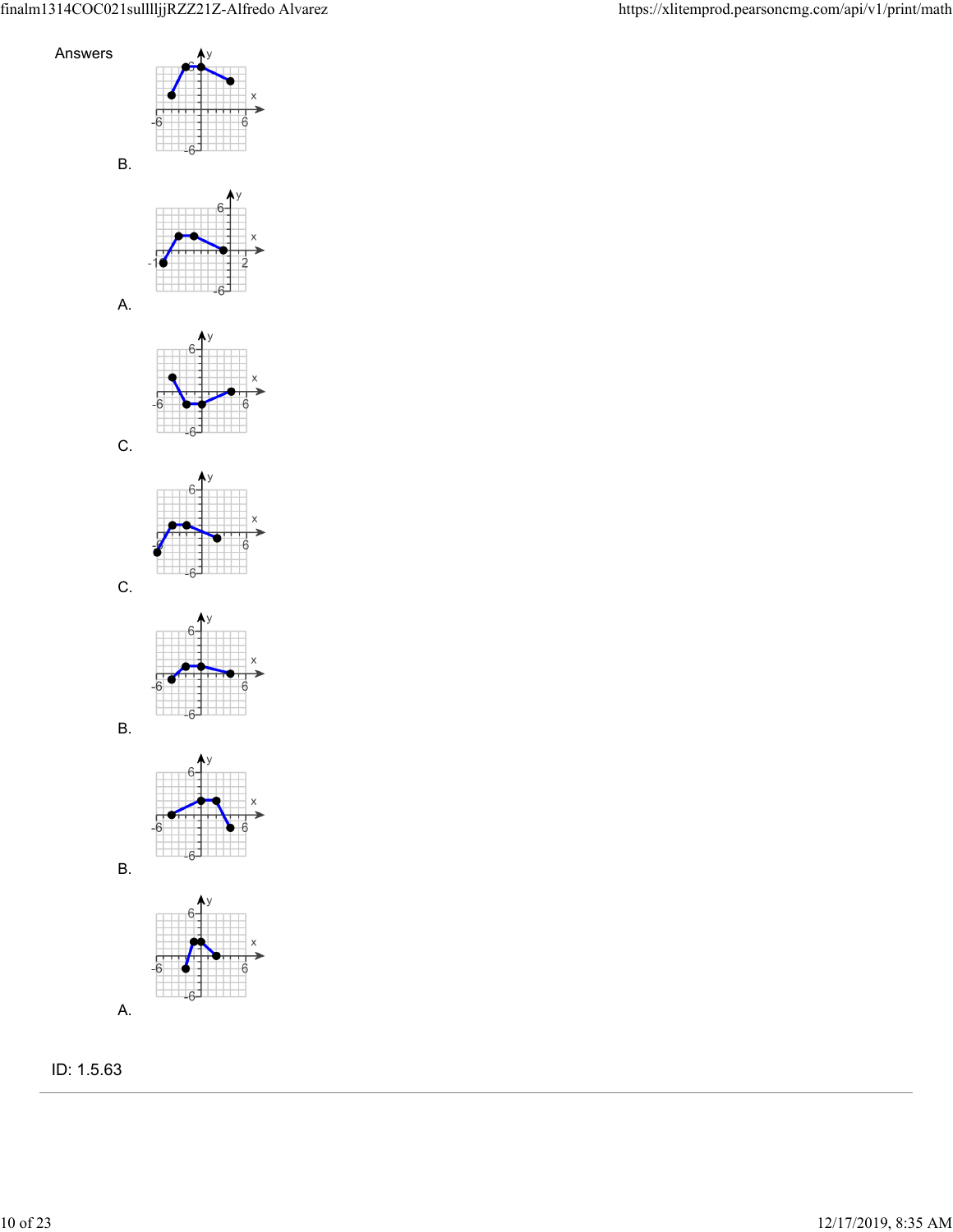9.

(a) Graph f(x) =  $|x+3|$  − 4 using transformations. (b) Find the area of the region bounded by f and the x-axis that lies below the x-axis.

(a) Graph f(x).

(Use the graphing tool provided to graph the function.)

(b) The area of the region bounded by f and the x-axis that lies below the x-axis is  $\vert$  square units. (Simplify your answer.)





16

ID: 1.5.81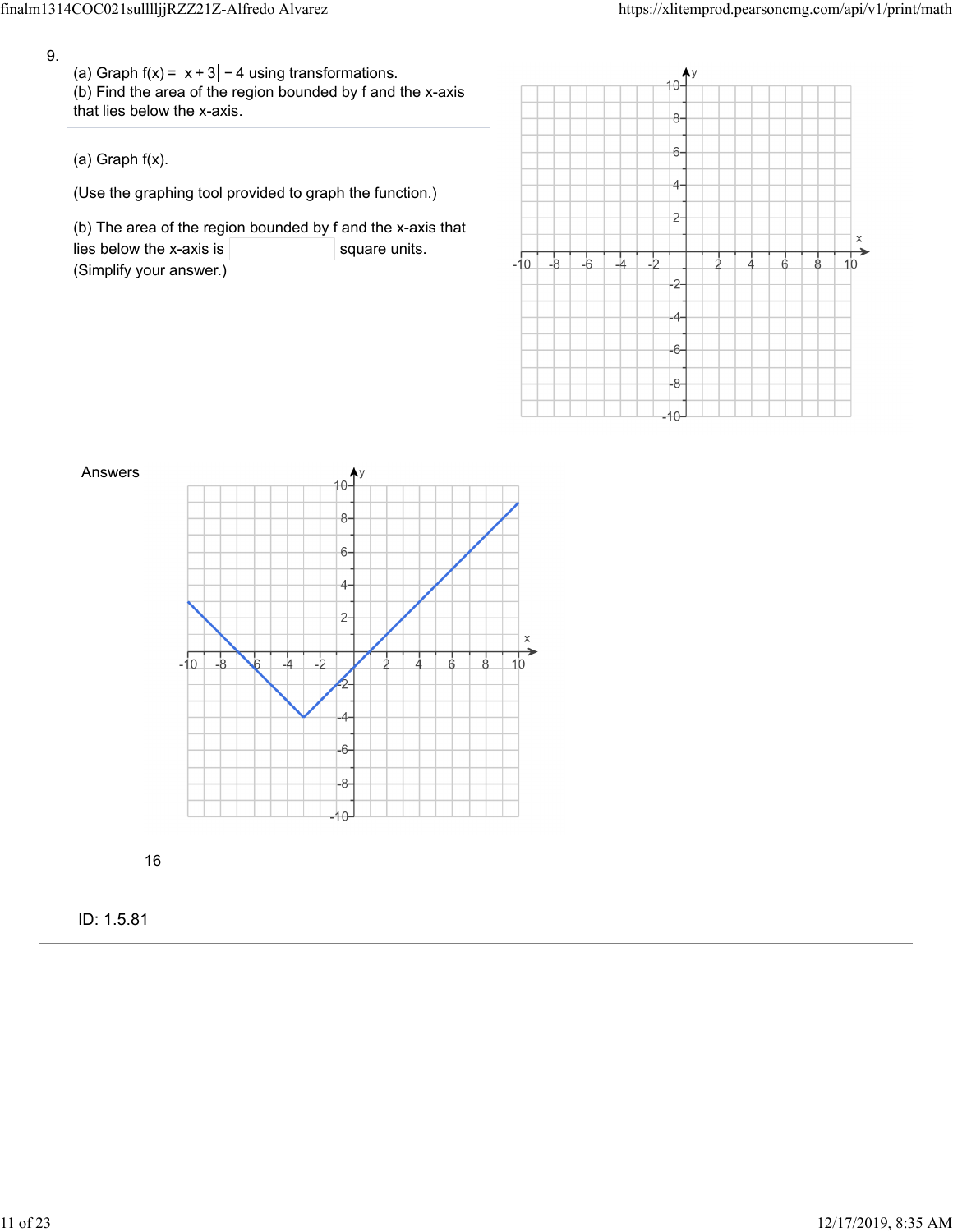10. Find the zeros, if any, of the quadratic function using the quadratic formula. What are the x-intercepts, if any, of the graph of the function?

 $f(x) = 2x^2 + 3 + 6x$ 

Select the correct choice below and, if necessary, fill in the answer box to complete your choice. (Simplify your answer, including any radicals. Use integers or fractions for any numbers in the expression. Use a comma to separate answers as needed.)

|                                           | $\bigcap$ A. The zeros and the x-intercepts are the same. They are |                  |
|-------------------------------------------|--------------------------------------------------------------------|------------------|
| $\bigcirc$ B.                             | The zeros and the x-intercepts are different. The zeros are<br>are | the x-intercepts |
| $\sim$ $\sim$ $\sim$ $\sim$ $\sim$ $\sim$ |                                                                    |                  |

**C.** There is no real zero solution and no x-intercept.

Answer: A. The zeros and the x-intercepts are the same. They are  $\begin{bmatrix} -3+\sqrt{3} & -3-\sqrt{3} \\ \hline 0 & 0 & 0 \end{bmatrix}$ **2 − 3 − 3 2**

ID: 2.3.47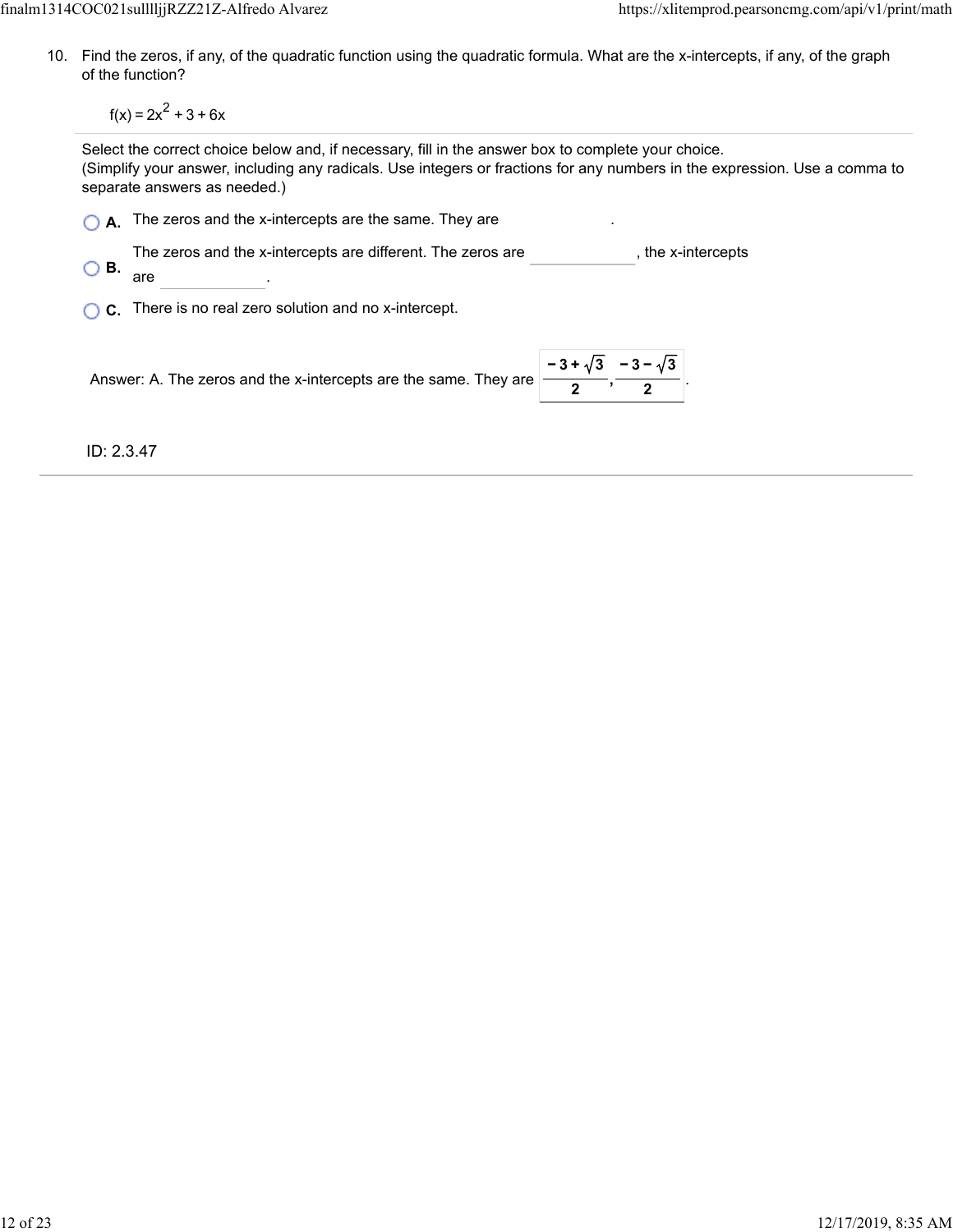11.

For the quadratic function f(x) =  $-2x^2 - 2x - 1$ , answer parts **(a)** through **(c)**. Verify the results using a graphing utility.

**(a)** Graph the quadratic function by determining whether its graph opens up or down and by finding its vertex, axis of symmetry, y-intercept, and x-intercepts, if any.

| The graph of f opens $(1)$                      |  |
|-------------------------------------------------|--|
| The vertex of $f$ is<br>(Type an ordered pair.) |  |
| The axis of symmetry is                         |  |

(Type an equation. Simplify your answer.)

Determine the y-intercept. Select the correct choice below and, if necessary, fill in the answer box to complete your choice.

- **A.** The y-intercept is . (Type an integer or a decimal.)
- **B.** There is no y-intercept.

Determine the x-intercept(s). Select the correct choice below and, if necessary, fill in the answer box to complete your choice.

**A.** The x-intercept(s) is/are

(Type an integer or a decimal rounded to two decimal places as needed. Use a comma to separate answers as needed.)

.

**B.** There is no x-intercept.

Use the graphing tool to graph the function.

**(b)** Determine the domain and the range of the function.

The domain of  $f$  is  $|$ (Type your answer in interval notation.)

The range of  $f$  is  $\parallel$ (Type your answer in interval notation.)

**(c)** Determine where the function is increasing and where it is decreasing.

| The function is increasing on the interval $ $ |  |
|------------------------------------------------|--|
| (Type your answer in interval notation.)       |  |

The function is decreasing on the interval . (Type your answer in interval notation.)

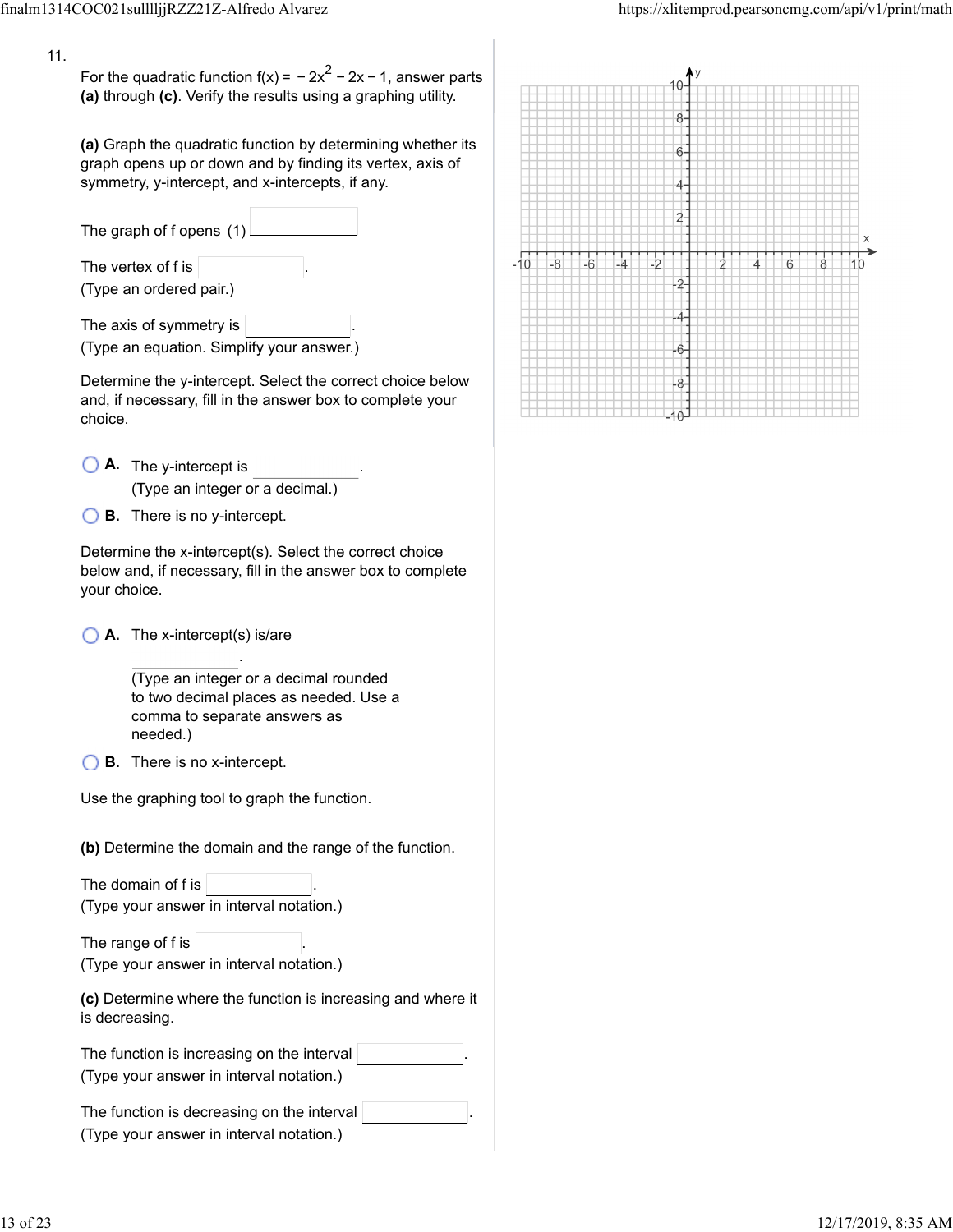- $(1)$  O up.
	- $\bigcirc$  down.

Answers (1) down.

<sup>−</sup> , <sup>−</sup> <sup>1</sup> 2 1 2 x = <sup>−</sup> <sup>1</sup> 2 A. The y-intercept is . **− 1** (Type an integer or a decimal.) B. There is no x-intercept.





ID: 2.4.43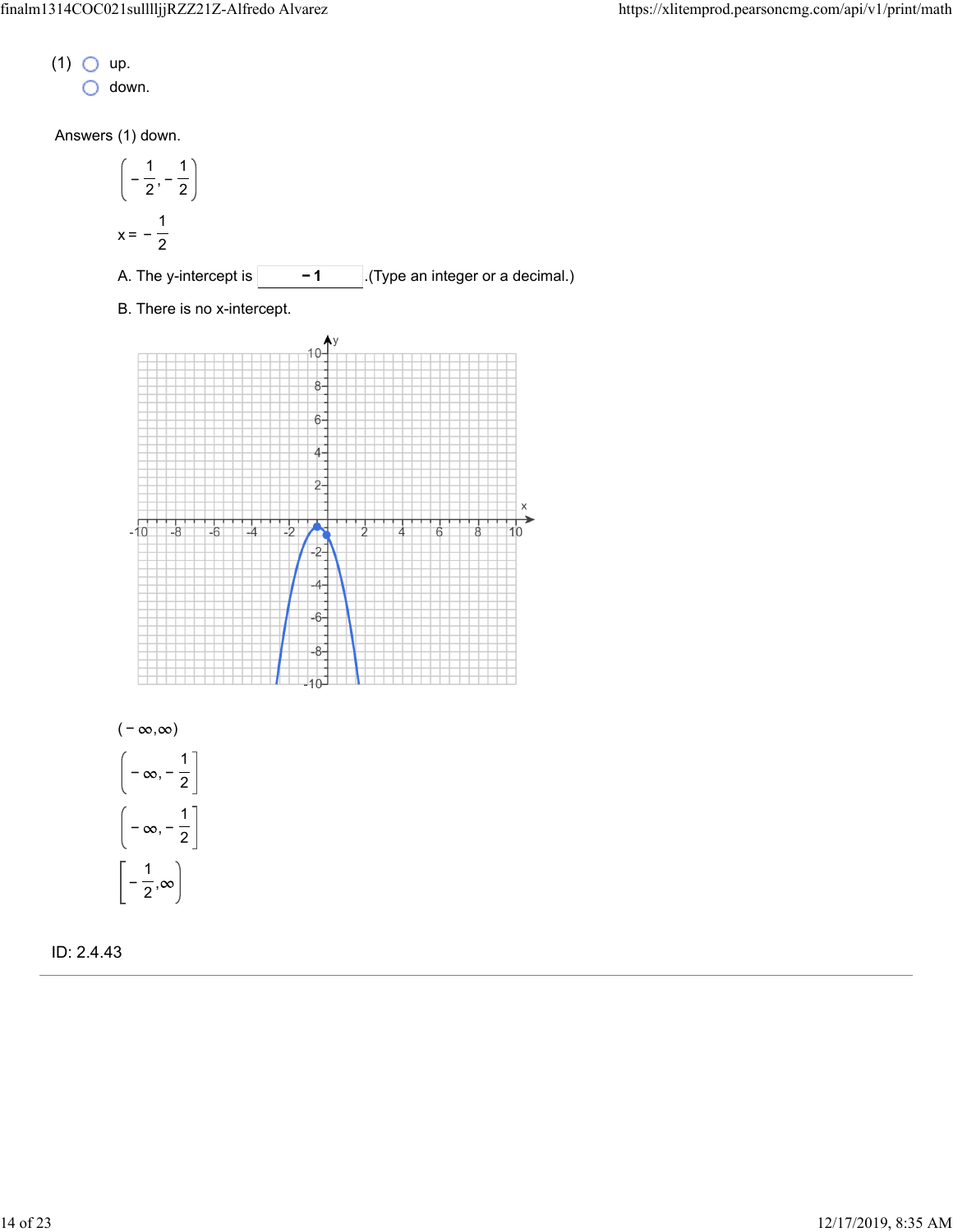12. Find the vertical, horizontal, and oblique asymptotes, if any, for the following rational function.

$$
R(x) = \frac{3x}{x + 10}
$$

Select the correct choice below and fill in any answer boxes within your choice.

- $\bigcirc$  **A.** The vertical asymptote(s) is/are  $x =$ (Use a comma to separate answers as needed.)
- **B.** There is no vertical asymptote.

Select the correct choice below and fill in any answer boxes within your choice.

- $\bigcirc$  **A.** The horizontal asymptote(s) is/are  $y =$ (Use a comma to separate answers as needed.)
- **B.** There is no horizontal asymptote.

Select the correct choice below and fill in any answer boxes within your choice.

- **A.** The oblique asymptote(s) is/are  $y =$  . (Use a comma to separate answers as needed.)
- **B.** There is no oblique asymptote.

Answers A. The vertical asymptote(s) is/are  $x = \begin{vmatrix} 1 & -10 \\ -1 & 1 \end{vmatrix}$ . (Use a comma to separate answers as needed.)

- A. The horizontal asymptote(s) is/are  $y = \begin{vmatrix} 3 & 1 \end{vmatrix}$ . (Use a comma to separate answers as needed.)
- B. There is no oblique asymptote.

ID: 3.4.45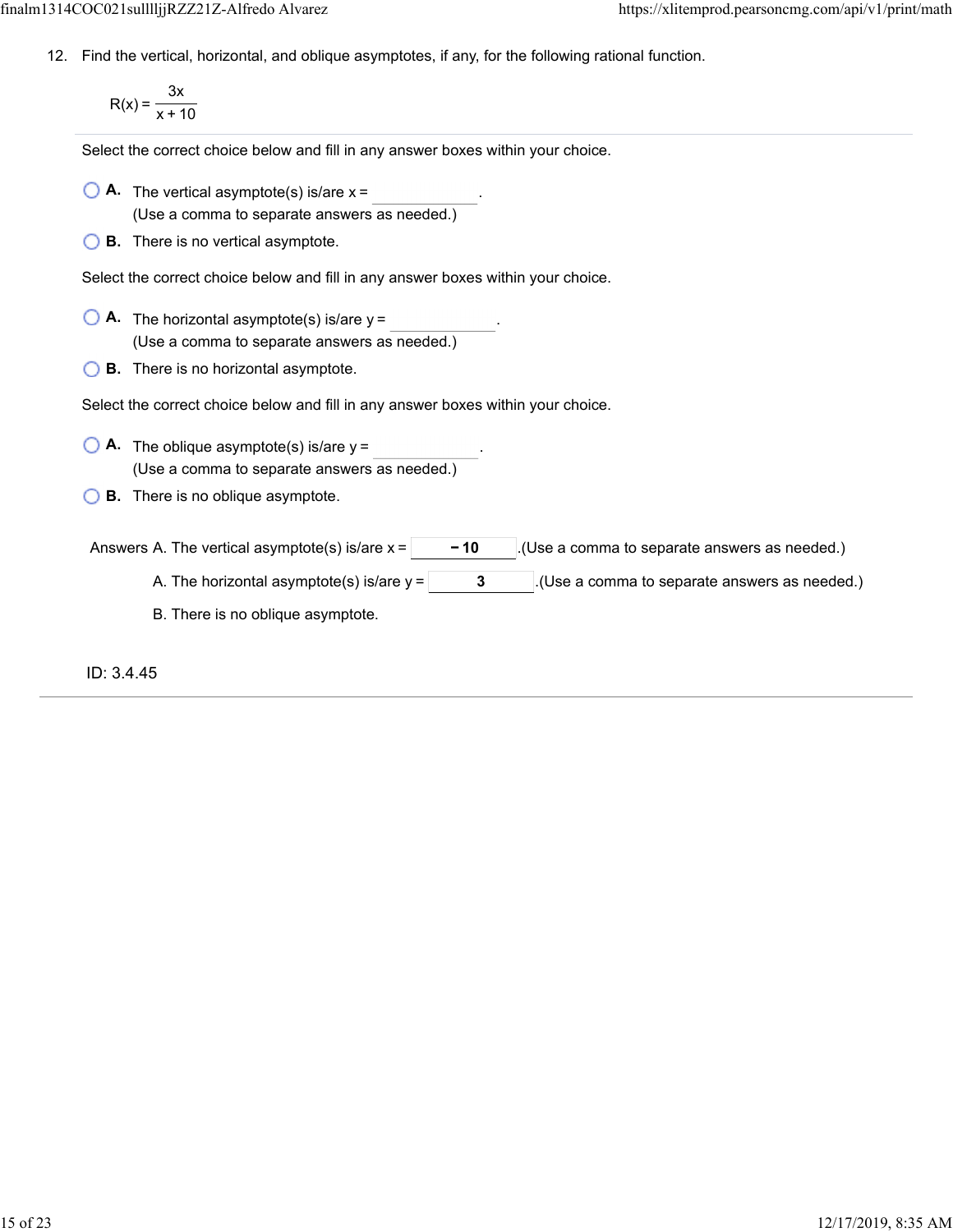13. For  $f(x) = 3x + 7$  and  $g(x) = 8x$ , find the following composite functions and state the domain of each.

| (a) $f \circ g$        | $(b)$ g of | (c) fof                 | $(d)$ gog |
|------------------------|------------|-------------------------|-----------|
| (a) $(f \circ g)(x) =$ |            | (Simplify your answer.) |           |

Select the correct choice below and fill in any answer boxes within your choice.

- $\overline{O}$  **A.** The domain of f  $\circ$  g is  $\{x \mid$ (Type an inequality. Use integers or fractions for any numbers in the expression. Use a comma to separate answers as needed.)
- $\bigcirc$  **B**. The domain of f  $\circ$  g is all real numbers.
- (b)  $(g \circ f)(x) =$  (Simplify your answer.)

Select the correct choice below and fill in any answer boxes within your choice.

- $\bigcirc$  **A.** The domain of g  $\circ$  f is  $\{x \}$ (Type an inequality. Use integers or fractions for any numbers in the expression. Use a comma to separate answers as needed.)
- $\bigcirc$  **B.** The domain of g  $\circ$  f is all real numbers.
- (c)  $(f \circ f)(x) =$  (Simplify your answer.)

Select the correct choice below and fill in any answer boxes within your choice.

- $\bigcirc$  **A.** The domain of f o f is  $\{x \}$ (Type an inequality. Use integers or fractions for any numbers in the expression. Use a comma to separate answers as needed.)
- $\bigcirc$  **B.** The domain of f  $\circ$  f is all real numbers.
- (d)  $(g \circ g)(x) =$  (Simplify your answer.)

Select the correct choice below and fill in any answer boxes within your choice.

**O A.** The domain of  $g \circ g$  is  $\{x \mid \}$ . (Type an inequality. Use integers or fractions for any numbers in the expression. Use a comma to separate answers as needed.)

 $\bigcirc$  **B**. The domain of g  $\circ$  g is all real numbers.

### Answers  $24x + 7$

B. The domain of  $f \circ g$  is all real numbers.

 $24x + 56$ 

B. The domain of  $g \circ f$  is all real numbers.

 $9x + 28$ 

 $B.$  The domain of  $f \circ f$  is all real numbers.

64x

B. The domain of  $g \circ g$  is all real numbers.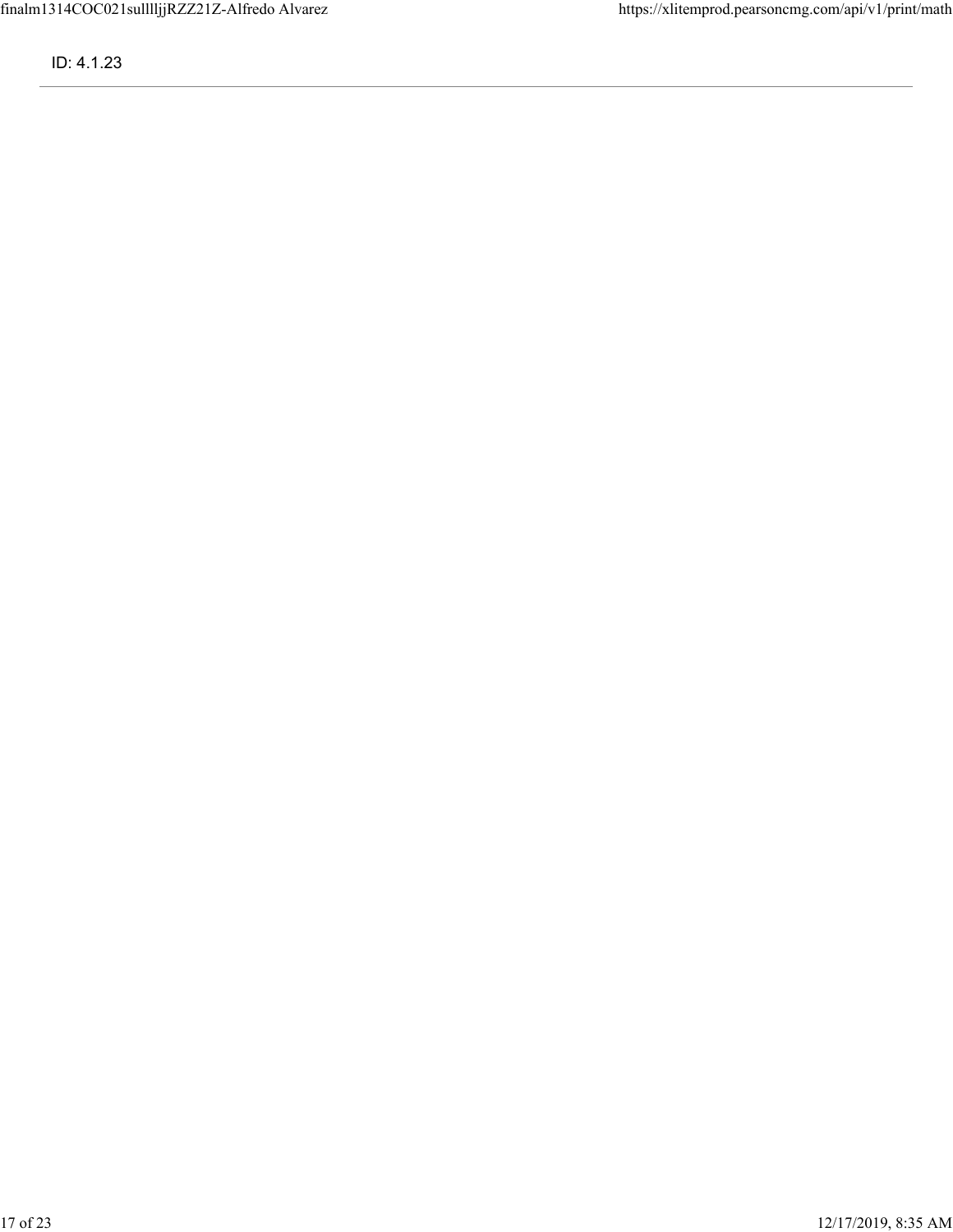finalm1314COC021sulllljjRZZ21Z-Alfredo Alvarez https://xlitemprod.pearsoncmg.com/api/v1/print/math

14.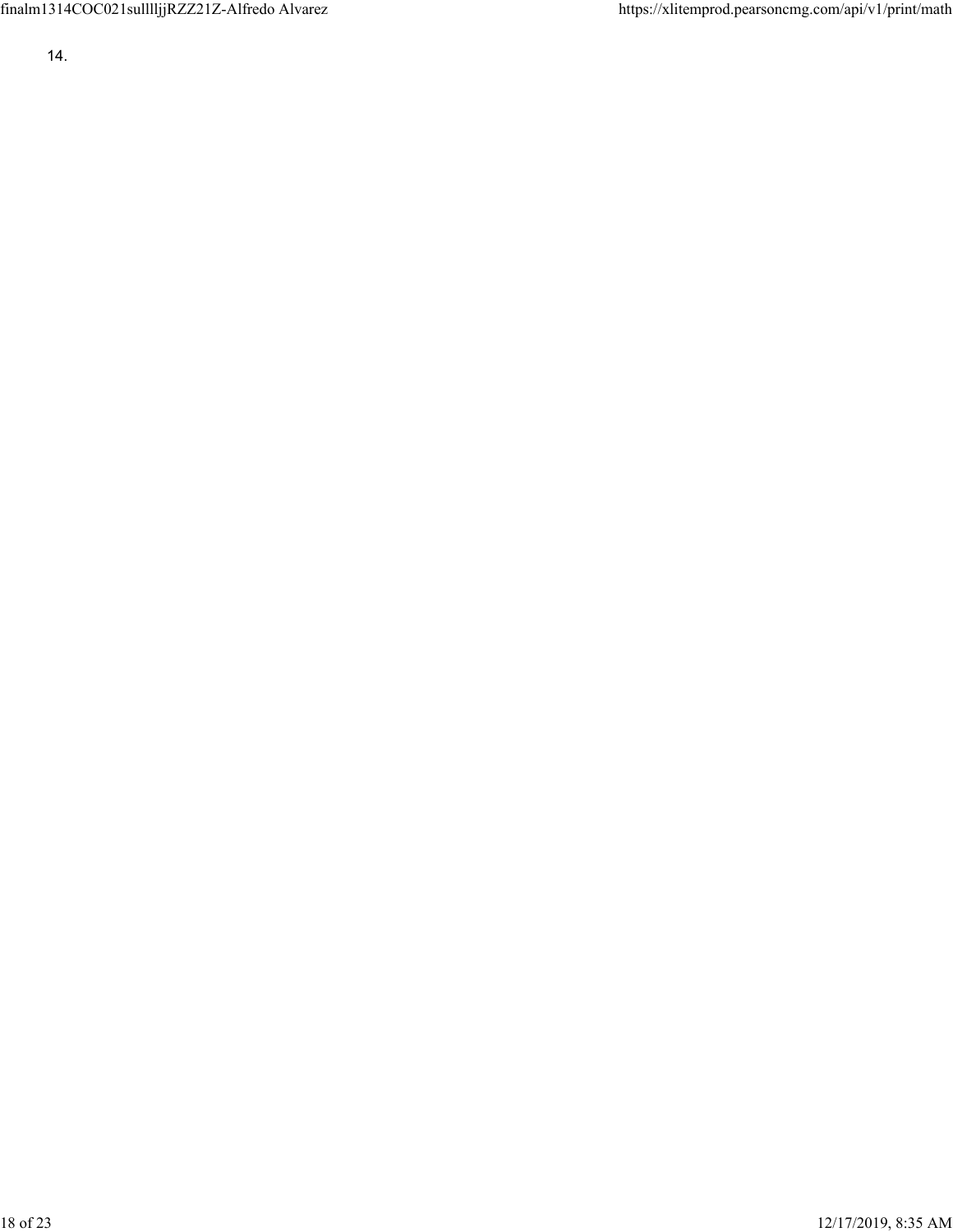The function  $f(x) = 12x + 4$  is one-to-one.

(a) Find the inverse of f and check the answer.

(b) Find the domain and the range of f and f $^{-1}$ .

(c) Graph f, f  $^{-1}$ , and y = x on the same coordinate axes.

(a)  $f^{-1}(x) =$ 

(Simplify your answer. Use integers or fractions for any numbers in the expression.)

(b) Find the domain of f. Select the correct choice below and, if necessary, fill in the answer box to complete your choice.

- $\overline{O}$  **A.** The domain is  $\{x | x \ge$
- **B.** The domain is  $\{x | x \leq \}$ .
- **C.** The domain is  $\{x | x \neq \}$
- **D.** The domain is the set of all real numbers.

Find the range of f. Select the correct choice below and, if necessary, fill in the answer box to complete your choice.

- **A.** The range is . y y ≥
- **B.** The range is  $\{y | y \ne$
- **C.** The range is  $\{y | y \le \}$ .
- **D.** The range is the set of all real numbers.

Find the domain of f $^{-1}$ . Select the correct choice below and, if necessary, fill in the answer box to complete your choice.

- $\bigcirc$  **A.** The domain is  $\{x | x \leq \dots \}$
- **B.** The domain is  $\{x | x \ge$
- **C.** The domain is  $\{x | x \neq \}$ .
- **D.** The domain is the set of all real numbers.

Find the range of f $^{-1}$ . Select the correct choice below and, if necessary, fill in the answer box to complete your choice.

- $\bigcirc$  **A.** The range is  $\{y | y \leq \}$
- **B.** The range is  $\{y | y \ge$
- **C.** The range is  $\{y | y \neq \}$ .
- **D.** The range is the set of all real numbers.

(c) Graph f,  $f^{-1}$ , and y = x on the same coordinate axes. Use the graphing tool to graph the functions.

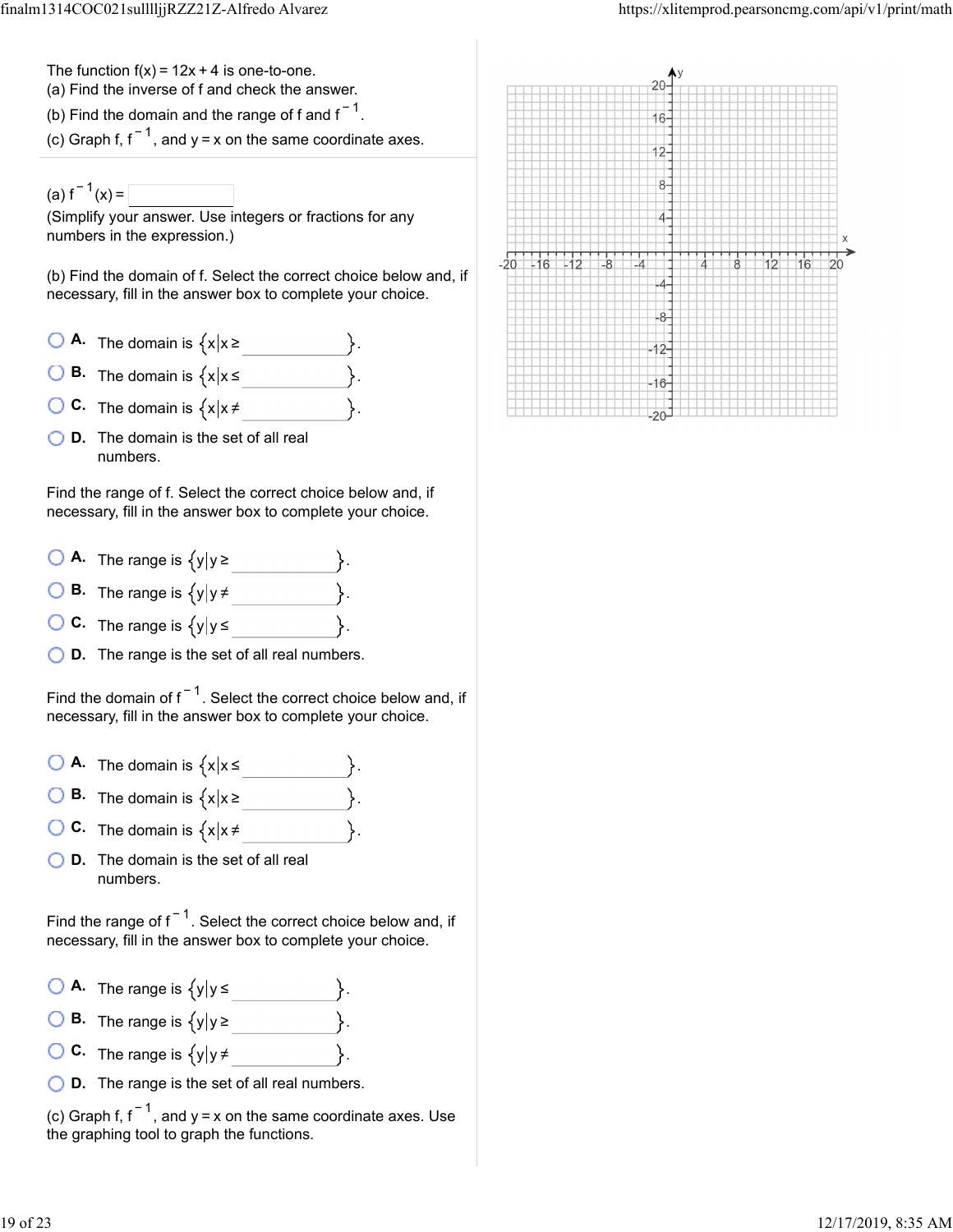Answers x − 4 12

- D. The domain is the set of all real numbers.
- D. The range is the set of all real numbers.
- D. The domain is the set of all real numbers.
- D. The range is the set of all real numbers.



# ID: 4.2.53

15. Solve the equation.

 $64^{-x + 39} = 128^{x}$ 

The solution set is  $\{$   $\}$ . (Type an integer or a simplified fraction. Use a comma to separate answers as needed.)

Answer: 18

ID: 4.3.73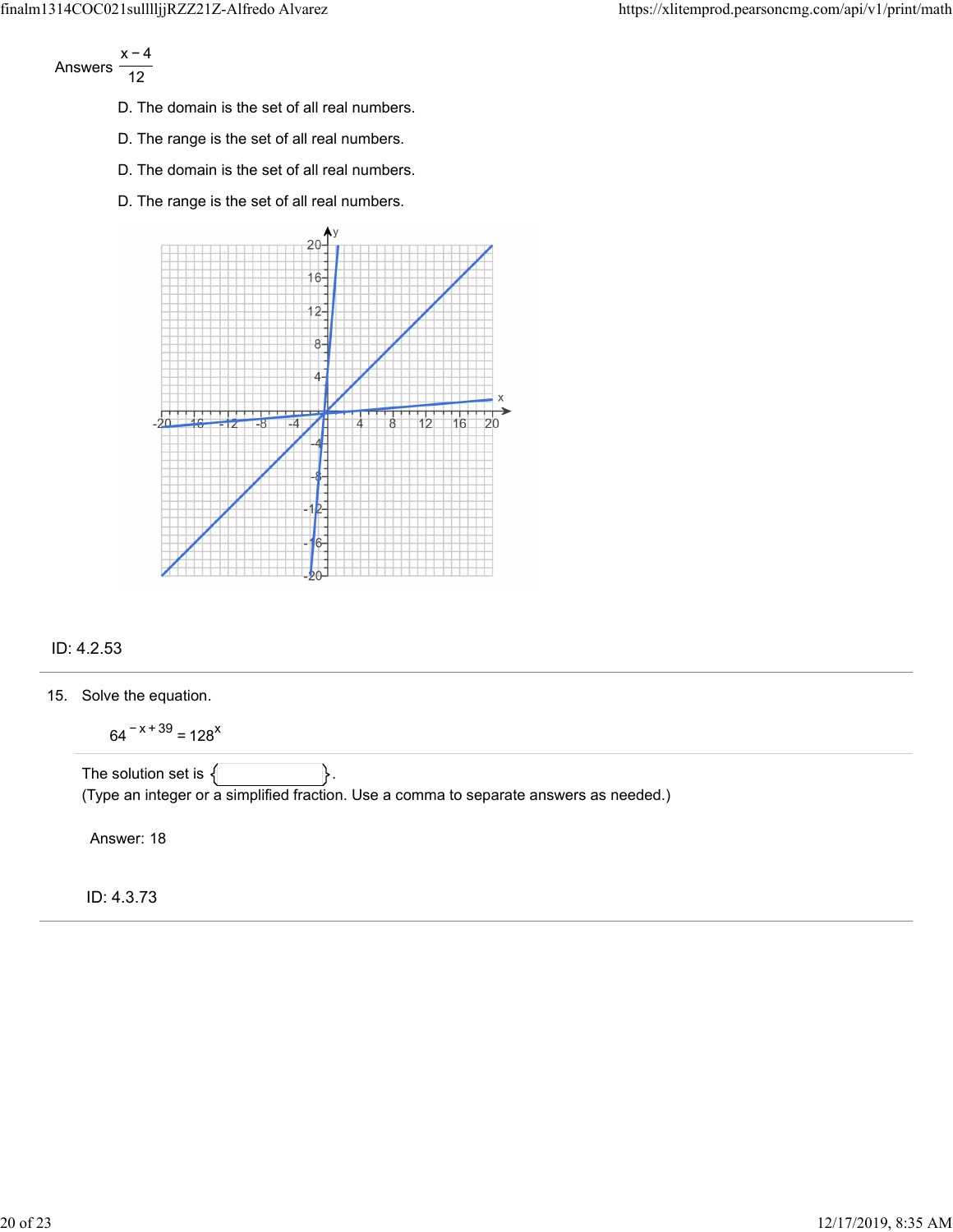16. Solve the equation.

**log**  $_2$  (4x + 5) = 4

Change the given logarithmic equation to exponential form.

(Type an equation. Do not simplify.)

The solution set is  $\{$ (Simplify your answer. Use a comma to separate answers as needed.)

Answers  $4x + 5 = 2^4$ 

11 4

ID: 4.4.91-Setup & Solve

17. Find the amount that results from the given investment.

\$400 invested at 8% compounded quarterly after a period of 2 years

After 2 years, the investment results in  $\frac{1}{2}$ (Round to the nearest cent as needed.)

Answer: 468.66

ID: 4.7.7

18. How many years will it take for an initial investment of \$20,000 to grow to \$50,000? Assume a rate of interest of 19% compounded continuously.

It will take about  $|$  years for the investment to grow to \$50,000. (Round to two decimal places as needed.)

Answer: 4.82

ID: 4.7.41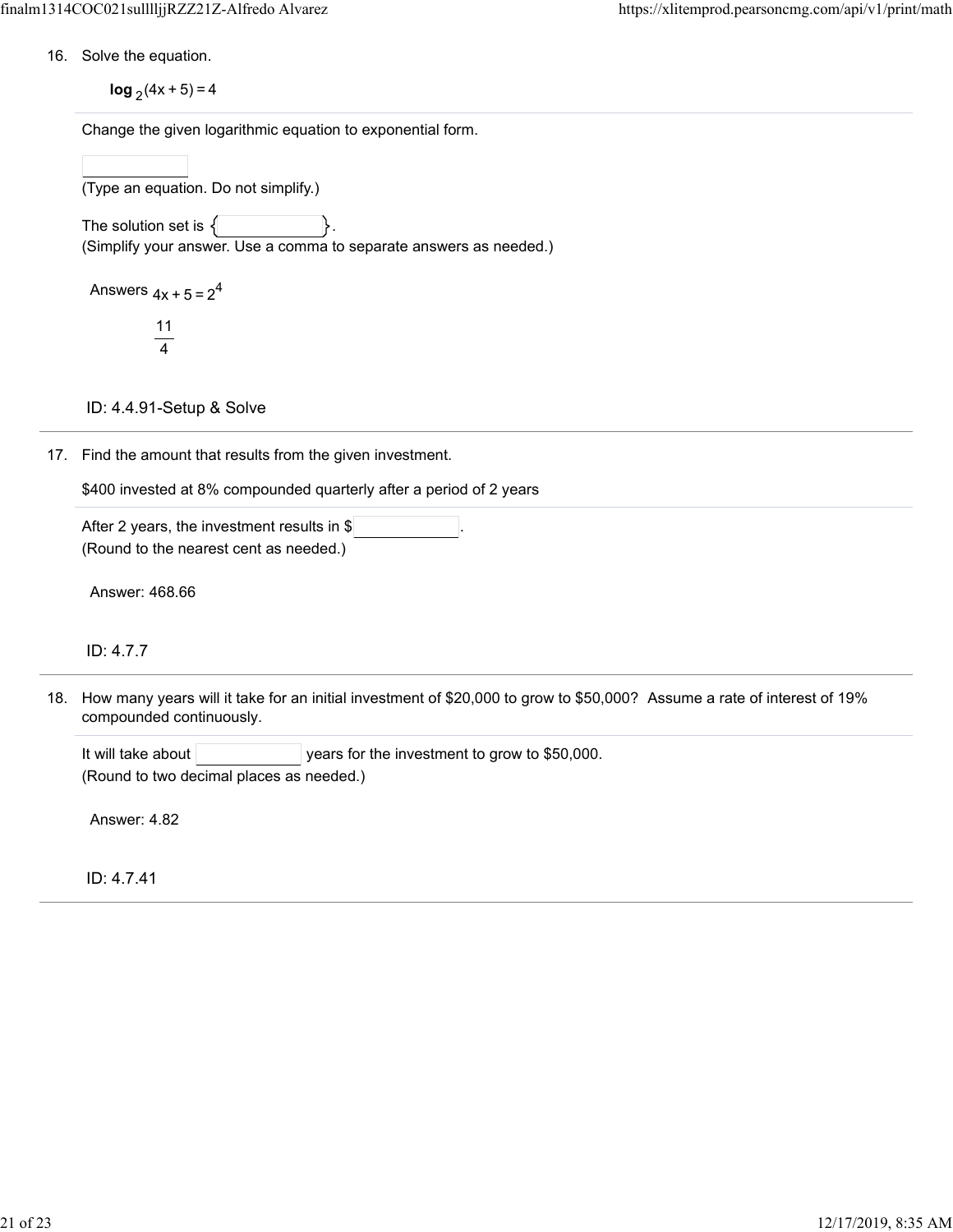19. Solve the system of equations. If the system has no solution, say that it is inconsistent.

4x − 5y = 1 5x + y = 23

Select the correct choice below and, if necessary, fill in any answer boxes within your choice.

- $\bigcirc$  **A.** The solution of the system is  $x =$  and  $y =$ (Type an integers or simplified fractions.)
- **B.** There are infinitely many solutions. Using ordered pairs, the solution can be written as  $(x,y)|x =$ , y any real number  $\}$ . (Simplify , your answer. Type an expression using y as the variable as needed.)
- **C.** The system is inconsistent.
- Answer: A. The solution of the system is  $x = \begin{vmatrix} 4 & 0 \\ 0 & 4 \end{vmatrix}$  and  $y = \begin{vmatrix} 3 & 0 \\ 0 & 4 \end{vmatrix}$ (Type an integers or simplified fractions.)

# ID: 6.1.33

20. Solve the given system of equations. If the system has no solution, say that it is inconsistent.

x − 2y + 3z = 13  $2x + y + z = -4$ − 3x + 2y − 2z = − 6

Select the correct choice below and fill in any answer boxes within your choice.

**A.** The solution is  $x =$  ,  $y =$  , and  $z =$  . (Type integers or simplified fractions.)  $=$  ,  $y =$  , and  $z =$ **B.** There are infinitely many solutions. Using ordered triplets, they can be expressed as  $(x,y,z) \mid x =$  ,  $y =$  ,  $z \text{ any real number}$ . (Simplify your answers. Type expressions using z as the variable as needed.) **C.** There are infinitely many solutions. Using ordered triplets, they can be expressed as  $(x,y,z)$  |  $x =$ , y any real number, z any real number  $\}$ . (Simplify your answer. Type an expression using y and z as the variables as needed.) **D.** The system is inconsistent. Answer: A. The solution is x =  $\vert$  −2 , y =  $\vert$  −3 , and z =  $\vert$  3 . (Type integers or simplified fractions.)

ID: 6.1.45